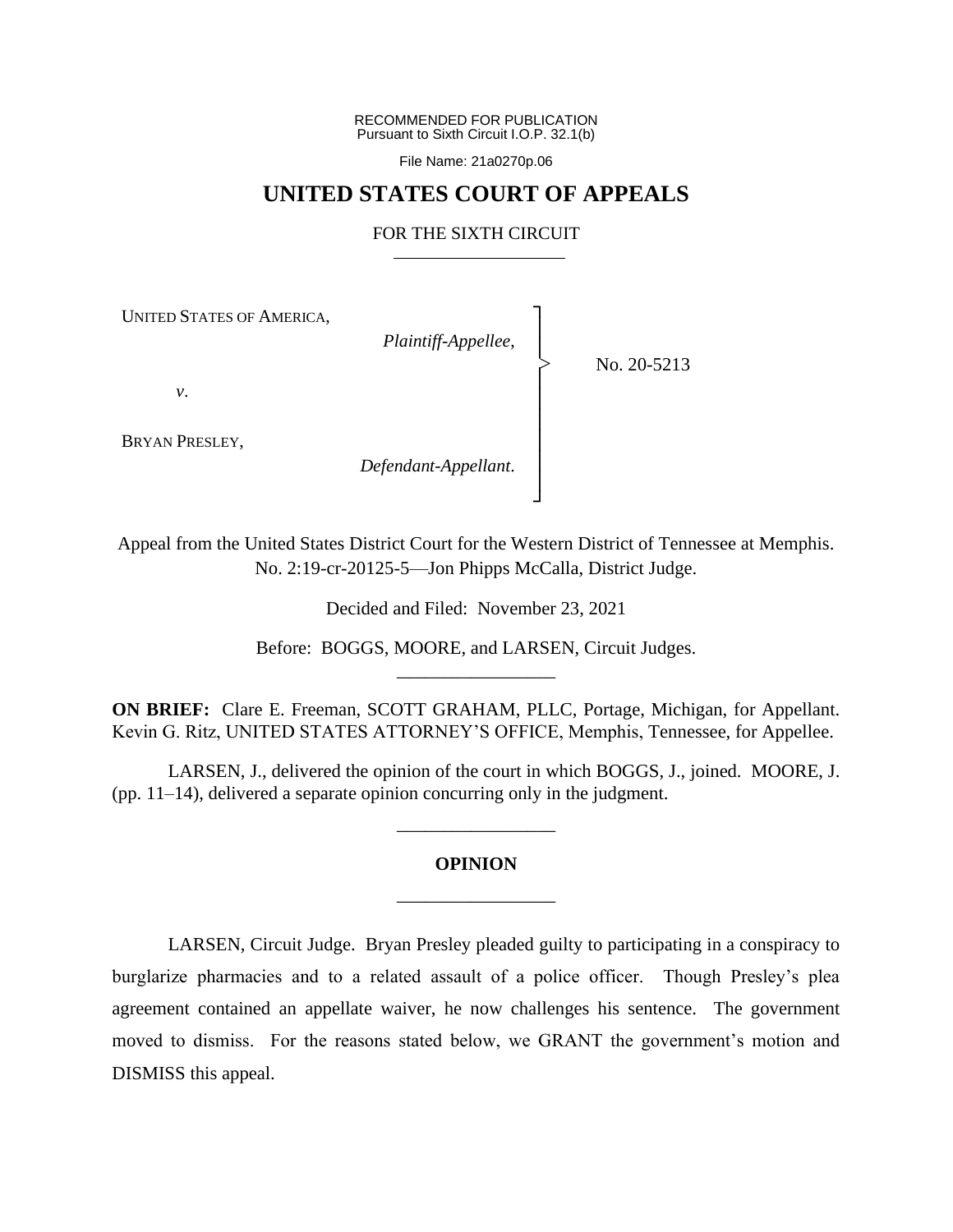I.

Between 2016 and 2018, a group of people burglarized more than ninety pharmacies throughout Tennessee, Alabama, and Mississippi. An investigation by law enforcement revealed that Bryan Presley was directly involved in at least four of those burglaries, which resulted in the theft of approximately \$25,000 in controlled substances, as well as other items.

The last of the burglaries occurred on December 6, 2018, in Brownsville, Tennessee. When officers responded to the scene sometime around 2:45 a.m., they saw a black Chevrolet Camaro pulled over on the side of the road with its lights off. Presley was the driver. As the Camaro attempted to flee, it spun out of control and came to a stop. Officer Trevor Owens rushed from his patrol vehicle and pulled his firearm. He ripped open the Camaro's passenger side door and ordered the occupants out. But instead of complying, Presley punched the accelerator and sped off. In doing so, he "nearly struck" Officer Owens, who was standing approximately two feet away from the car at the time.

Presley then led other responding officers on a high-speed chase lasting nearly five minutes. During the chase, Presley reached speeds of over 100 miles per hour on rural two- and four-lane roads, passed by other vehicles (without his headlights on), turned in various directions, blew through stop lights, and drove recklessly through a residential neighborhood. The chase ended when Presley lost control of the Camaro and left a narrow, residential roadway, becoming stuck in somebody's front yard.

The occupants of the Camaro then fled on foot. At least two escaped, but Presley was caught. Law enforcement searched the Camaro and discovered a crowbar, a sledgehammer, bolt cutters, and a box containing several bottles of cough syrup from the recently burgled drug store.

A federal grand jury indicted Presley and five co-defendants for conspiring to burglarize several licensed pharmacies with the intent to steal controlled substances, in violation of 18 U.S.C. § 2118(d). It also charged Presley with assaulting and putting the life of Officer Owens in jeopardy by the use of a dangerous weapon or device—namely, the Camaro—in violation of 21 U.S.C. § 2118(c)(1).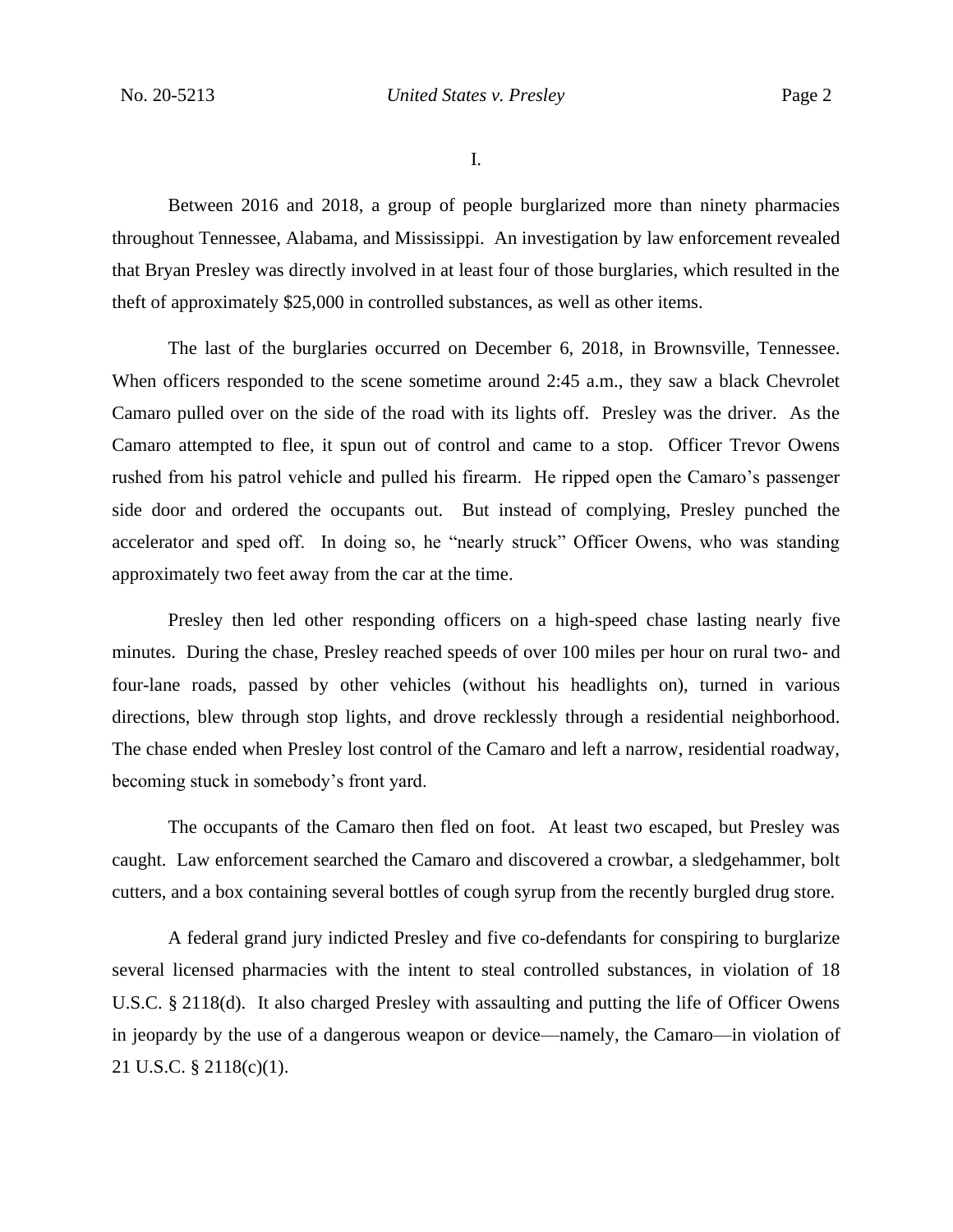Presley pleaded guilty to both counts. As part of the plea agreement, the government agreed to recommend that Presley receive a full reduction for acceptance of responsibility under U.S.S.G. § 3E1.1. The parties also stipulated to three "specific offense characteristics" for the conspiracy count: (1) "the burglary involved a structure other than a residence, base offense level 12," *see* U.S.S.G. § 2B2.1(a)(2); (2) "[t]he offense involved more than minimal planning, increase by 2 levels," *see id.* § 2B2.1(b)(1); and (3) "[t]he loss was more than \$20,000 but less than \$95,000, increase by 2 levels," *see id.* § 2B2.1(b)(2)(C). The agreement then set forth the following provision: "It is the intention of the parties that the Court may accept or reject these stipulations immediately or after having had an opportunity to review the presentence report, but may not modify them. If the Court rejects these stipulations either party may withdraw from the agreement." The agreement also contained an appeal waiver, stating that:

[I]n exchange for the undertakings made by the United States in this plea agreement, [Presley] hereby waives all rights conferred by 18 U.S.C. § 3742 to appeal any sentence imposed, including any restitution order, or to appeal the manner in which the sentence was imposed, unless the sentence exceeds the maximum permitted by statute or is the result of an upward departure from the guideline range that the court establishes at sentencing.

The agreement further provided that it "constitute[d] the entire plea agreement" and that "[n]o other additional promises, representations, or inducements, other than those referenced in this plea agreement, ha[d] been made to the defendant or the defendant's attorney with regard to this plea."

At the plea hearing, the court again read the plea agreement to Presley in its entirety. As part of the ensuing colloquy, Presley confirmed that he had discussed the appeal waiver with his attorney, was "giving up the right to appeal the sentence to be imposed," and would "not be appealing in this matter." The court asked Presley a second time whether he understood that he was "waiv[ing] or giv[ing] up [his] right to appeal . . . all or part of the sentence"; Presley again responded, "Yes, sir." The district court accepted Presley's plea.

At Presley's sentencing hearing, the district court said that it would accept the stipulation of the parties as to the three sentencing provisions. It also added one level because a controlled substance was taken, *see* U.S.S.G. § 2B2.1(b)(3), two levels for possession of the crowbar as a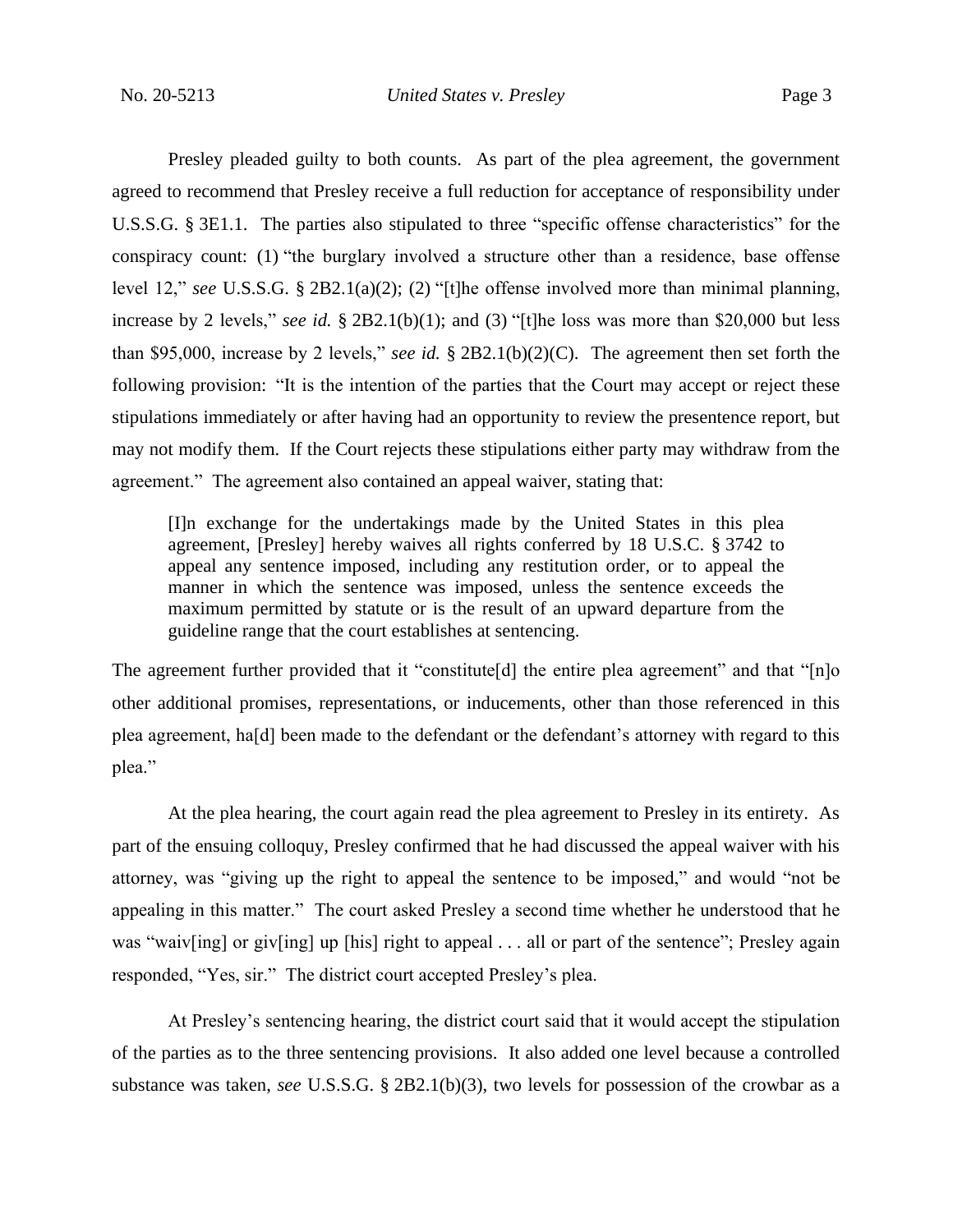"dangerous weapon," *see id.* § 2B2.1(b)(4), six levels for the assault of Officer Owens, *see id.*  § 3A1.2(c)(1), and two levels for the risk created to others by Presley's flight, *see id.* § 3C1.2. After adding the number of offense units and subtracting Presley's acceptance of responsibility, the district court arrived at a total offense level of 24 and a criminal history category of V.**<sup>1</sup>** That translated to a Guidelines range of 92 to 115 months.

After addressing several of the 18 U.S.C. § 3553(a) factors, the district court imposed a middle-of-the-range sentence of 102 months as to each count, to be served concurrently. Presley appealed, challenging his sentence. The government moved to dismiss based on Presley's appellate waiver.

II.

"It is well settled that a defendant in a criminal case may waive any right by means of a plea agreement." *United States v. Smith*, 960 F.3d 883, 886 (6th Cir. 2020) (alteration adopted) (citation omitted). Here, Presley cannot overcome the appellate waiver in his plea. Under the agreement's plain terms, Presley waived the right to appeal "any sentence imposed" unless it: (1) exceeded the maximum permitted by statute, or (2) departed upward "from the guideline range that the court establishe[d] at sentencing." His within-Guidelines sentence did neither. Thus, he "may challenge his waiver of appeal rights only 'on the grounds that it was not knowing and voluntary, was not taken in compliance with Fed. R. Crim. P. 11, or was the product of ineffective assistance of counsel.'" *United States v. Morrison*, 852 F.3d 488, 490 (6th Cir. 2017) (quoting *United States v. Detloff*, 794 F.3d 588, 592 (6th Cir. 2015)).

Presley purports to invoke the first ground,**<sup>2</sup>** urging that he did not knowingly and voluntarily waive his right to appeal "because his plea agreement anticipated a far lower advisory

**<sup>1</sup>**Pursuant to the Sentencing Guidelines, the district court calculated the offense level "for each offense that the defendant conspired to commit." *See* U.S.S.G. § 1B1.2(d) & cmt. n.4. It then arrived at a total offense level of 24 using the procedure set forth in U.S.S.G. § 3D1.4.

**<sup>2</sup>**Presley briefly suggests in his reply that we could "consider" an ineffective-assistance claim. But this argument is forfeited, both because it is undeveloped, *see United States v. Brown*, 819 F.3d 800, 829 (6th Cir. 2016), and because it was first raised in a reply brief, *see United States v. Carson*, 560 F.3d 566, 587 (6th Cir. 2009). In any event, we find the trial record "incomplete or inadequate" to assess Presley's claim on direct review. *Massaro v. United States*, 538 U.S. 500, 505 (2003).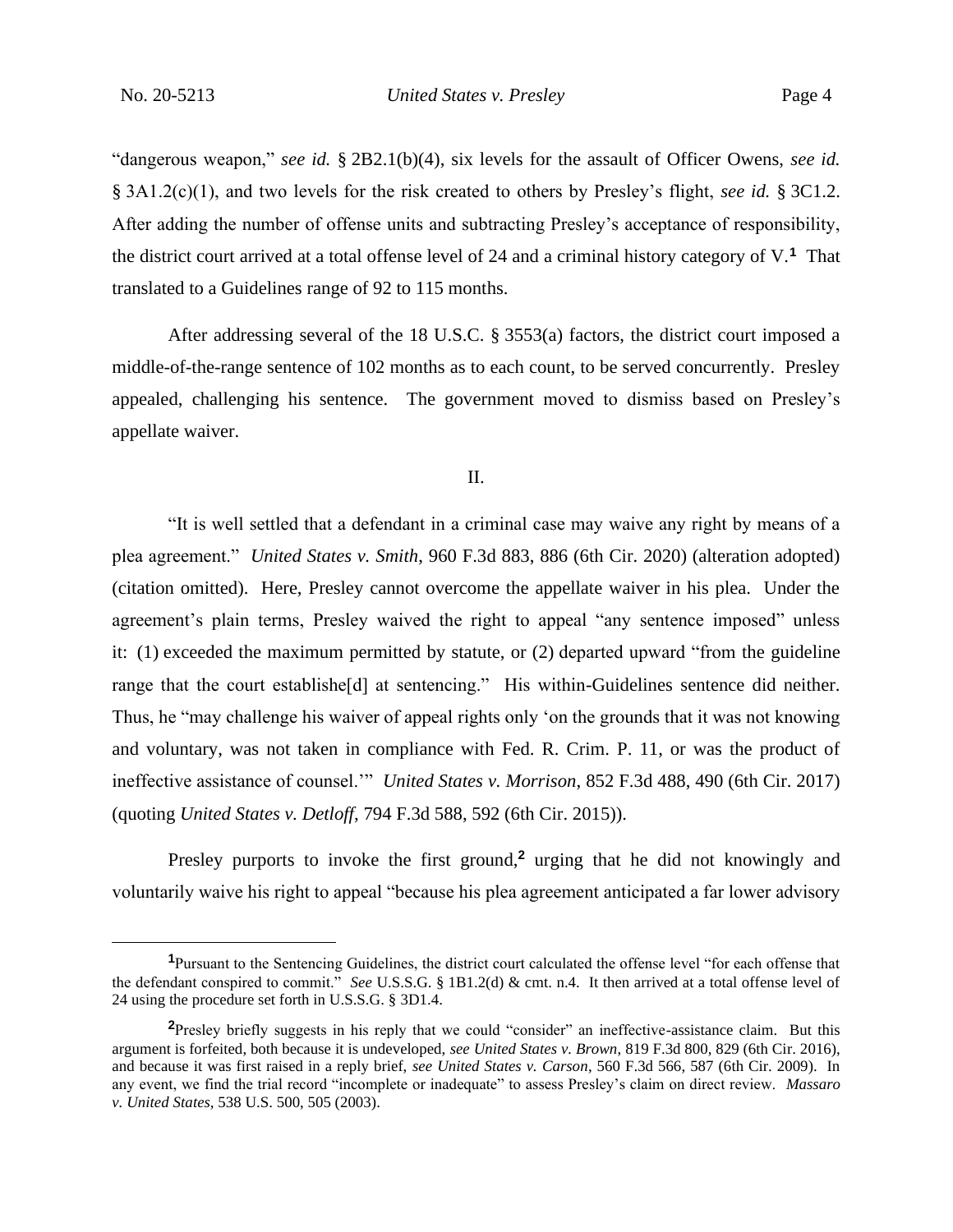guideline sentencing range." His position is without merit. We agree with the district court that Presley "knowing[ly] and voluntar[ily]" waived his right to appeal and that he was "aware of ... the consequences of the plea." Thus, both his appellate waiver and his "plea agreement as a whole" are enforceable. *United States v. Ataya*, 869 F.3d 401, 402 (6th Cir. 2017) (order).

#### A.

At the outset, we clarify the issue before us and our standard of review. Presley claims that his appellate waiver is unenforceable. But, as we have previously noted, Presley's "plea agreement contained a broad waiver of his right to appeal, and he confirmed multiple times during his rearraignment that he understood the provisions and the consequences of waiving his right to appeal." *United States v. Presley*, No. 20-5213, 2021 U.S. App. LEXIS 335, at \*1–2 (6th Cir. Jan. 6, 2021). Accordingly, Presley's appellate waiver is valid so long as he "entered into the plea agreement as a whole knowingly and voluntarily." *Id.* at \*2 (quoting *Ataya*, 869 F.3d at 402).

Presley argues that he did not "knowingly and voluntarily" enter into the agreement because he believed the district court could not add any enhancements to his sentence beyond those contained in the plea agreement. But Presley did not object on that ground below. We therefore agree with the government that plain-error review applies. *See United States v. Hobbs*, 953 F.3d 853, 857 (6th Cir. 2020); *United States v. Harris*, 790 F. App'x 770, 773 (6th Cir. 2019); *United States v. Mobley*, 618 F.3d 539, 544 (6th Cir. 2002).

We note in this regard that Presley never specifies the basis for his claim that his plea was not knowing and voluntary. The concurrence casts the claim as arising under Federal Rule of Criminal Procedure 11. We are not so sure. Presley never even mentions Rule 11 in his briefing, so perhaps he intended to raise a claim under the Constitution. For present purposes, it does not matter. "[T]he whole purpose of Rule 11 is to ensure a voluntary and knowing plea." *United States v. Davis*, 796 F. App'x 886, 888 (6th Cir. 2019); *see also United States v. Vonn*, 535 U.S. 55, 58 (2002); *United States v. Webb*, 403 F.3d 373, 378 (6th Cir. 2005). And so, the constitutional and rule-based challenges are often "entangled." *United States v. Ataya*, 884 F.3d 318, 323 (6th Cir. 2018). How we construe Presley's claim makes no difference in this case.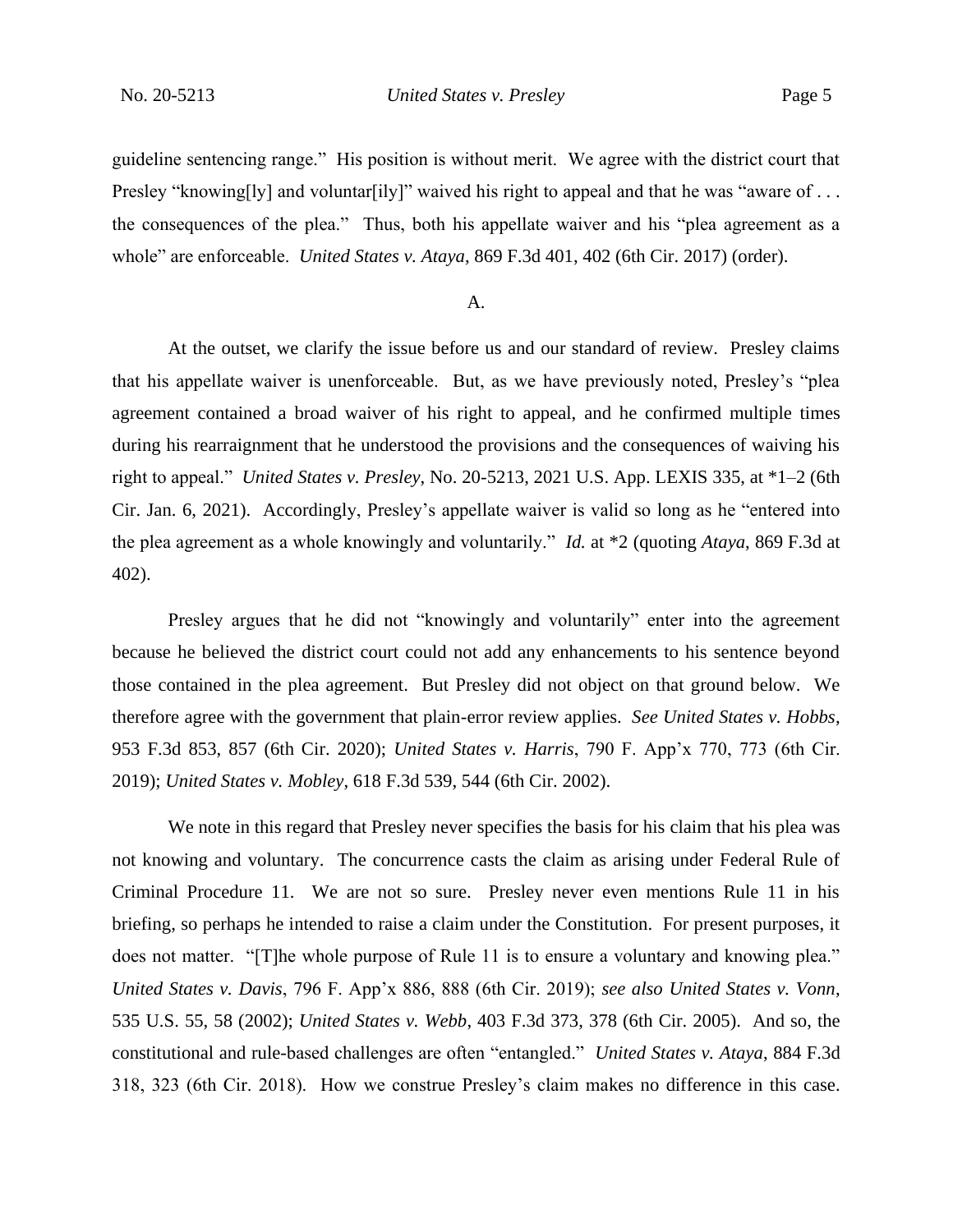Plain-error review applies either way. *See Greer v. United States*, 141 S. Ct. 2090, 2097, 2100 (2021); *United States v. Pitts*, 997 F.3d 688, 697, 701–02 (6th Cir. 2021); *Hobbs*, 953 F.3d at 857. To the extent that unpublished authority suggests otherwise, it was in error. *See United States v. Vargas Ruiz*, No. 20-2175, 2021 WL 2935343, at \*3 (6th Cir. July 1, 2021).

Presley tries to escape plain-error review by arguing that he did preserve an objection. We are not persuaded. First, he notes that in his objections to the presentence report (PSR), his counsel "asked the Court to adopt the stipulation of the parties in the plea agreement for an adjusted offense level of 16." This, he says, was an objection "to going beyond the sentencing stipulations in the plea agreement." We find that to be a stretch. Presley ignores the context of the statement, which was made only as part of his objection to the multi-count adjustment in the PSR. Indeed, later in Presley's objections, he specifically asked the district court to find a total offense level of 20. That level necessarily contemplated enhancements not contained in the stipulations. Given this context, we do not see how the district court or the government would have been aware that Presley believed the plea agreement did not permit additional enhancements. "A party must object with that reasonable degree of specificity which would have adequately apprised the trial court of the true basis for his objection." *United States v. Bostic*, 371 F.3d 865, 871 (6th Cir. 2004) (citation omitted). And Presley's PSR objections which are inconsistent with his position on appeal—do not meet this standard.

Second, Presley points to the fact that he told the district court he wanted to appeal. But the district court told him that the appeal waiver foreclosed most grounds for appeal; and Presley never said anything "sufficiently specific to provide the court or the government an opportunity to address the legal point he now makes"—that Presley thought his plea agreement, including the waiver provision, was invalid because the district court had added enhancements beyond the stipulations in the plea agreement. *United States v. Nesler*, 659 F. App'x 251, 254 (6th Cir. 2016) (citing *Bostic*, 371 F.3d at 871); *see United States v. Blood*, 435 F.3d 612, 625 (6th Cir. 2006).

Third, Presley claims that by the time the district court imposed his sentence, it was "too late" to lodge an objection. But the sentencing transcript tells a different story. At the end of the hearing, the district judge explicitly asked: "The Court having pronounced the sentence, are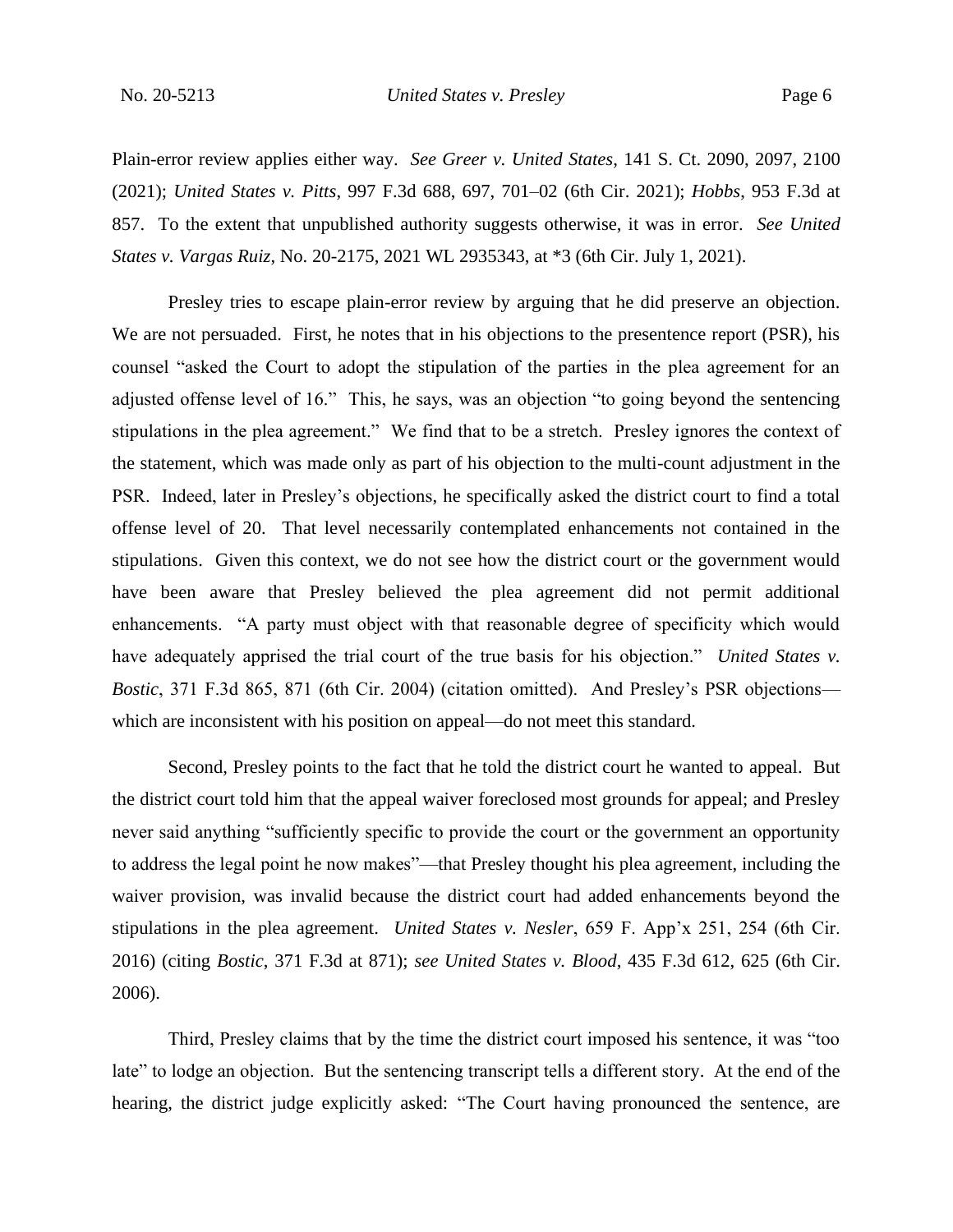there any objections not previously raised by the defense?" Presley's counsel replied, "Nothing not previously raised[.]" Despite this "meaningful opportunity to object," Presley "declined the court's invitation" to assert the ground he now raises for the first time on appeal. *United States v. Vonner*, 516 F.3d 382, 385–86 (6th Cir. 2008) (en banc) (citation omitted). By doing so, he "deprived the [district] court of its due 'opportunity to address the [alleged] error in the first instance,' and failed to ensure that the issue was sufficiently discussed to allow this Court 'to engage in more meaningful review.'" *United States v. Igboba*, 964 F.3d 501, 508 (6th Cir. 2020) (quoting *Bostic*, 371 F.3d at 871).

#### B.

Because plain error applies, Presley "must identify an (1) error (2) that was obvious or clear, (3) that affected his substantial rights." *Hobbs*, 953 F.3d at 857 (alteration adopted) (citation omitted). Only "if the above three prongs are satisfied" do we then have "the *discretion* to remedy the error—discretion which ought to be exercised only if the error 'seriously affect[s] the fairness, integrity or public reputation of judicial proceedings.'" *Puckett v. United States*, 556 U.S. 129, 135 (2009) (alteration in original) (quoting *United States v. Olano*, 507 U.S. 725, 736 (1993)). Presley cannot meet the second or third prongs, and so we need not address the first.

To meet the second prong of plain-error review, Presley must show that it should have been obvious that he understood his plea agreement to forbid the district court from applying additional enhancements. He has not done so.

Start with the provisions of the agreement itself. The parties stipulated as to three "specific offense characteristics pursuant to U.S.S.G. § 2B2.1" for one of the two counts. *Cf.* Fed. R. Crim. P.  $11(c)(1)(C)$  (enabling parties to agree on "particular provision[s] of the Sentencing Guidelines" that will apply). But the agreement said nothing about *further*  Guidelines that might apply to that count. *See United States v. Dahmen*, 675 F.3d 244, 248–49 (3d Cir. 2012). Nor did it say anything *at all* about the Guidelines that might apply to the other count. And nowhere does the agreement reference a total offense level or final Guideline range that Presley might reasonably have relied upon. To the contrary, the agreement contained a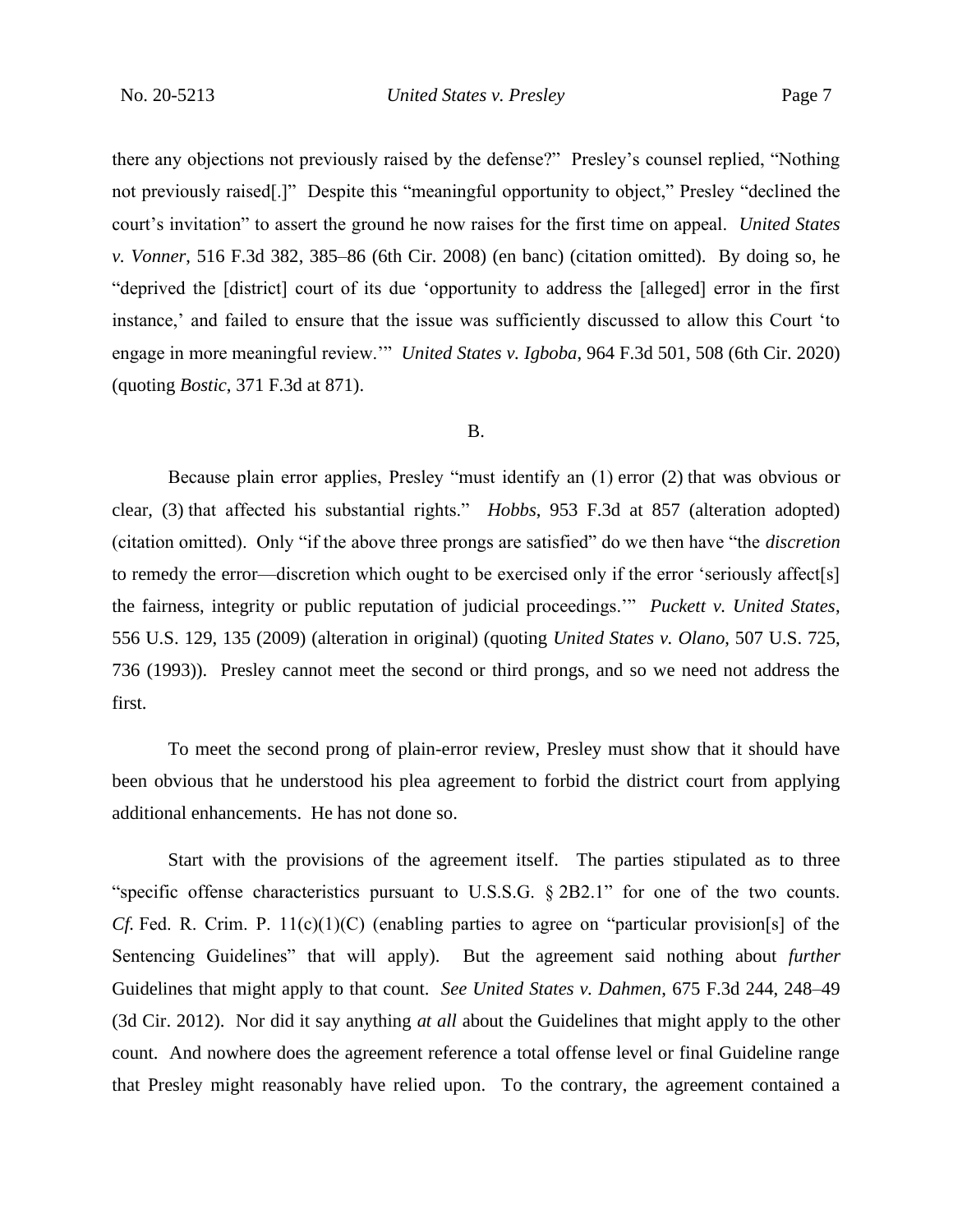merger clause providing that "[n]o other additional promises, representations, or inducements, other than those referenced in th[e] plea agreement, ha[d] been made to [him]."

Next consider Presley's affirmations at the change-of-plea colloquy. After the court read the agreement to Presley, it informed him that he faced a maximum sentence of 10 years on one count and 25 years on the other. Presley said he understood those were "the maximum penalties available." The district court then told Presley that it would "not be able to determine the advisory guideline range applicable . . . until after the presentence report ha[d] been completed" and that "the sentence that is ultimately imposed may be different from any estimate of sentence given to [Presley] by [his] counsel, government counsel or anyone else[.]" Both times, Presley confirmed that he understood. He "is bound by [that] assent." *United States v. Austin*, 830 F. App'x 460, 464 (6th Cir. 2020) (citing *Ramos v. Rogers*, 170 F.3d 560, 564 (6th Cir. 1999)).

Were that not enough, Presley's subsequent actions confirm all that we have said so far. First, in his objections to the PSR, Presley specifically argued for a total offense level of 20, even though the plea stipulations added up to a level of 16 and contemplated further reductions for acceptance of responsibility. This shows that Presley understood that the district court could add further enhancements in calculating a sentencing range. Second, despite a number of disputes as to certain provisions at the sentencing hearing, Presley never argued that they were inappropriate for the reason he now suggests—that the district court's application of them would "vitiate<sup>[]</sup> the plea agreement." We find it highly unlikely that Presley would not have raised this objection if he had truly believed that adding to his offense level was impermissible under the terms of the agreement. *See United States v. Carr*, 170 F.3d 572, 576 (6th Cir. 1999). Third, and relatedly, Presley did not move to withdraw his plea. He had ample opportunity to do so, both in the weeks after the PSR was issued and during the sentencing hearing as the district court accepted various adjustments. Tellingly, though, he never did. *See Williams v. United States*, 47 F. App'x 363, 369 (6th Cir. 2002) ("While the failure to move to withdraw may not be determinative, where there is a failure to do so, 'a defendant . . . faces a high hurdle on appeal.'" (alteration in original) (quoting *United States v. Santo*, 225 F.3d 92, 97 (1st Cir. 2000)); *accord Austin*, 830 F. App'x at 462; *United States v. Swinney*, 728 F. App'x 485, 488 (6th Cir. 2018).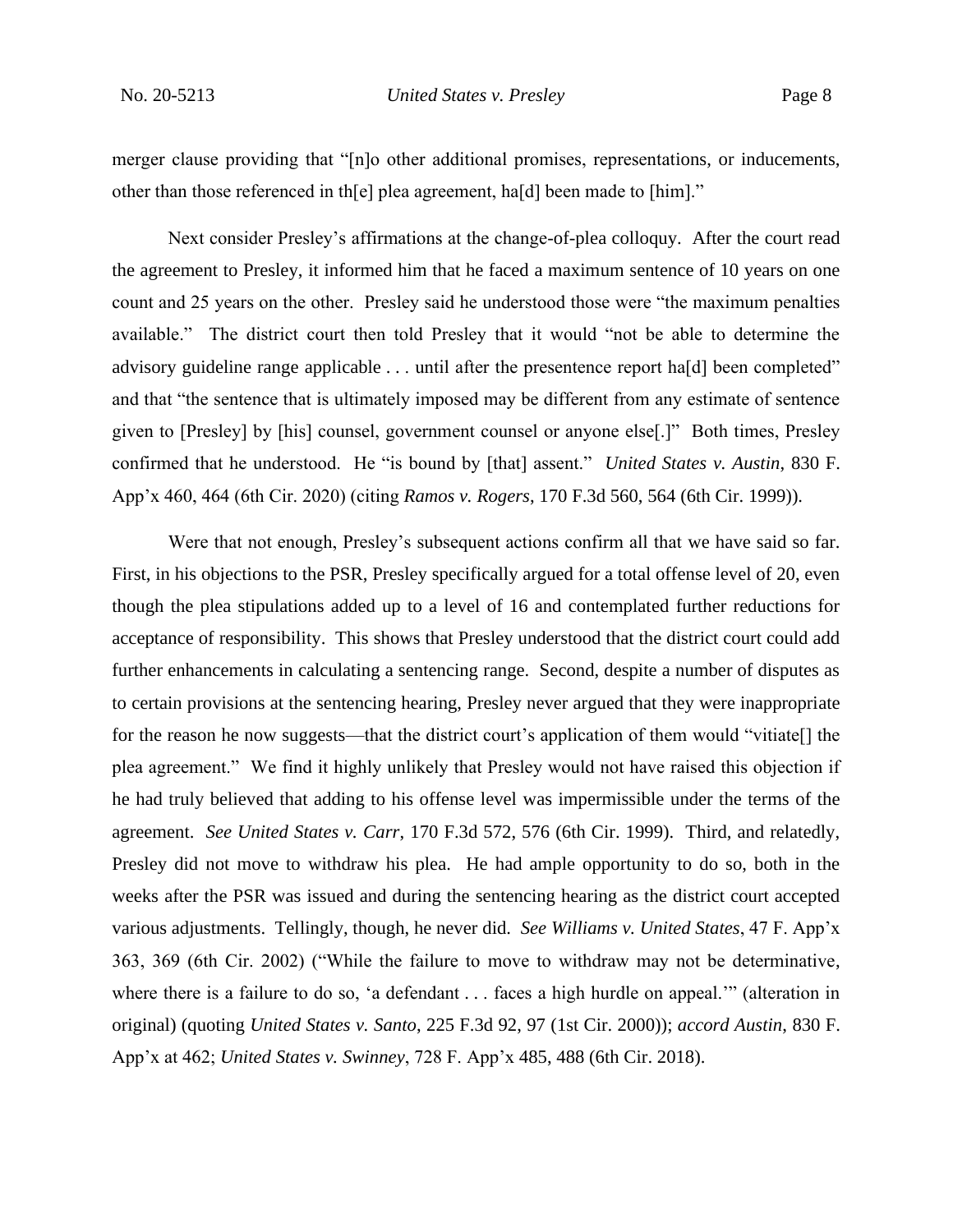In light of all this "contemporaneous evidence," *Hobbs*, 953 F.3d at 857, we are convinced that Presley "was adequately informed of the consequences of his plea, even if the specific Guideline range was not known by him," *United States v. Stephens*, 906 F.2d 251, 253 (6th Cir. 1990). "Although [Presley] may have been unaware of the specific result once the Guideline[s] [were] applied to him, he was aware of the consequences of entering into the plea agreement." *Id.* at 254; *see United States v. Varner*, 598 F. App'x 389, 391–92 (6th Cir. 2015). His plea was therefore knowing, voluntary, and enforceable. And there was certainly no plain error.

Presley's principal response is that the district court, while purporting to accept the three stipulations, instead "essentially rejected" or at least "modified them" by imposing further enhancements. For the reasons set forth above, we disagree that the agreement's terms precluded further enhancements—at least not plainly so. And, in any event, the plea agreement itself provides the remedy—that Presley could "withdraw from the agreement" if the stipulations were rejected and roll the dice with a trial or a renewed plea negotiation. He did not attempt to do so.**<sup>3</sup>** Not below. And not even here. Instead, Presley seeks to retain the benefits of the plea bargain while challenging his sentence with an appeal, in violation of the agreement's express terms. That he cannot do.

For related reasons, Presley cannot clear the third hurdle of the plain-error test—showing a "reasonable probability" that, but for the alleged error, "he would not have entered the plea." *Hobbs*, 953 F.3d at 857 (quoting *United States v. Dominguez Benitez*, 542 U.S. 74,76 (1998)). To be sure, his appellate brief states that he entered the agreement only on the understanding that his Guidelines range would be lower. But that conclusory submission does not suffice. *See, e.g.*, *United States v. Davis*, 796 F. App'x 886, 890 (6th Cir. 2019); *United States v. Wilbourn*, 766 F. App'x 222, 226 (6th Cir. 2019). "The Supreme Court has cautioned that '[c]ourts should not upset a plea solely because of *post hoc* assertions from a defendant about how he would have pleaded,' but 'should instead look to contemporaneous evidence to substantiate a defendant's

**<sup>3</sup>**To the extent Presley believes the district court should have acted sua sponte to offer him the chance to withdraw from his plea or confer further with counsel, we disagree. "[I]t would be absurd to require trial judges to offer defendants the opportunity to withdraw pleas in circumstances where the judge has explicitly accepted (*i.e.*, not rejected) the plea agreement and believes he is abiding by the plea agreement." *Carr*, 170 F.3d at 576.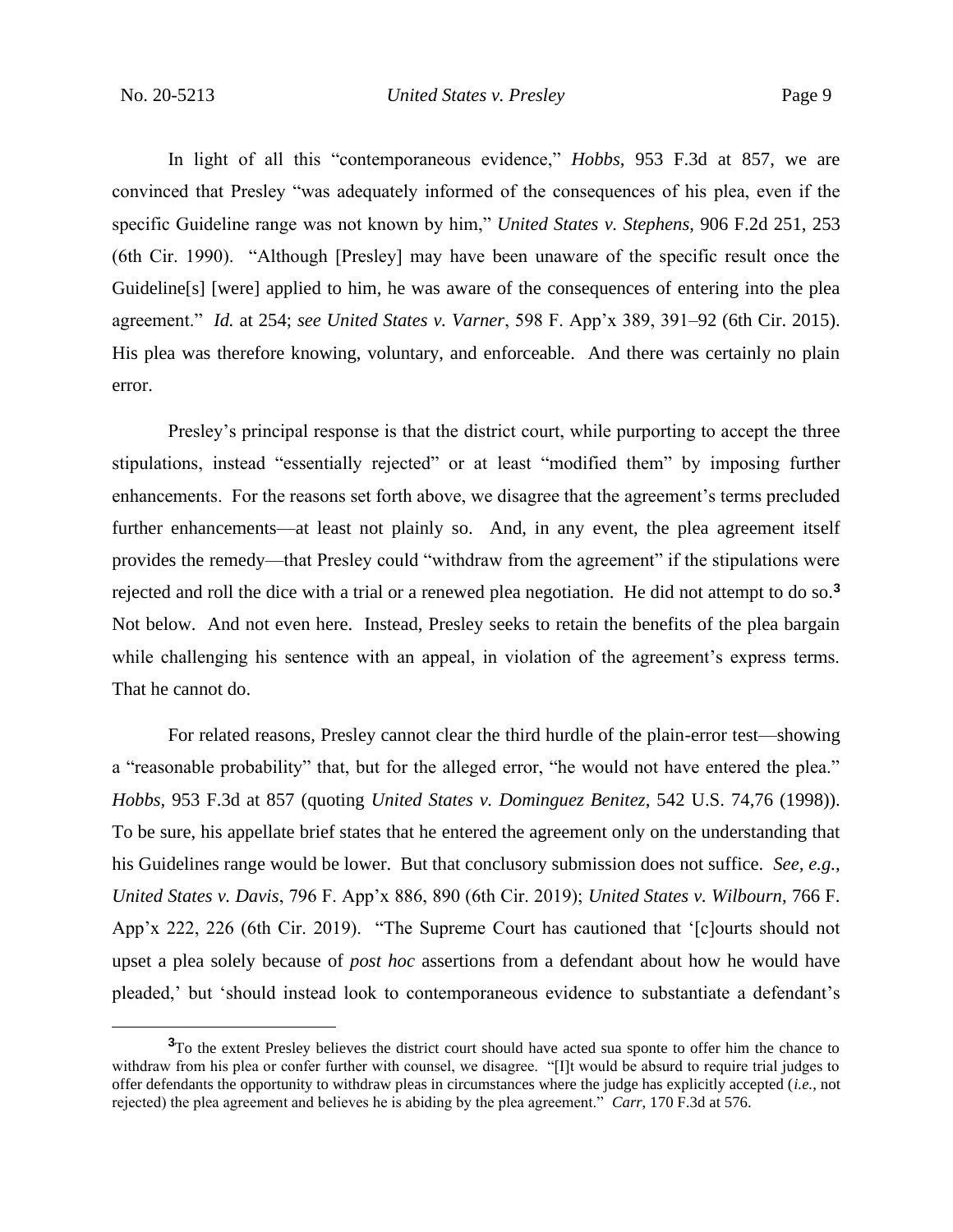expressed preferences.'" *Hobbs*, 953 F.3d at 857 (alteration in original) (quoting *Lee v. United States*, 137 S. Ct. 1958, 1967 (2017)); *see also Bradshaw v. Stumpf*, 545 U.S. 175, 186 (2005). Presley points to no such evidence. And, as described above, the evidence in fact suggests the opposite.

In the end, Presley may have hoped for a more lenient sentence. "But a 'plea is not rendered involuntary merely because a prediction that a guilty plea will result in a light sentence does not come true.'" *Davis*, 796 F. App'x at 890 (quoting *Stout v. United States*, 508 F.2d 951, 953 (6th Cir. 1975)). Presley has not shown that his plea was invalid or that the district court plainly erred in any way. Thus, we will enforce the appellate waiver contained in the plea agreement. *See id.*; *Morrison*, 852 F.3d at 490.

\* \* \*

Because the terms of Presley's appellate waiver squarely cover this appeal, we GRANT the government's motion to dismiss.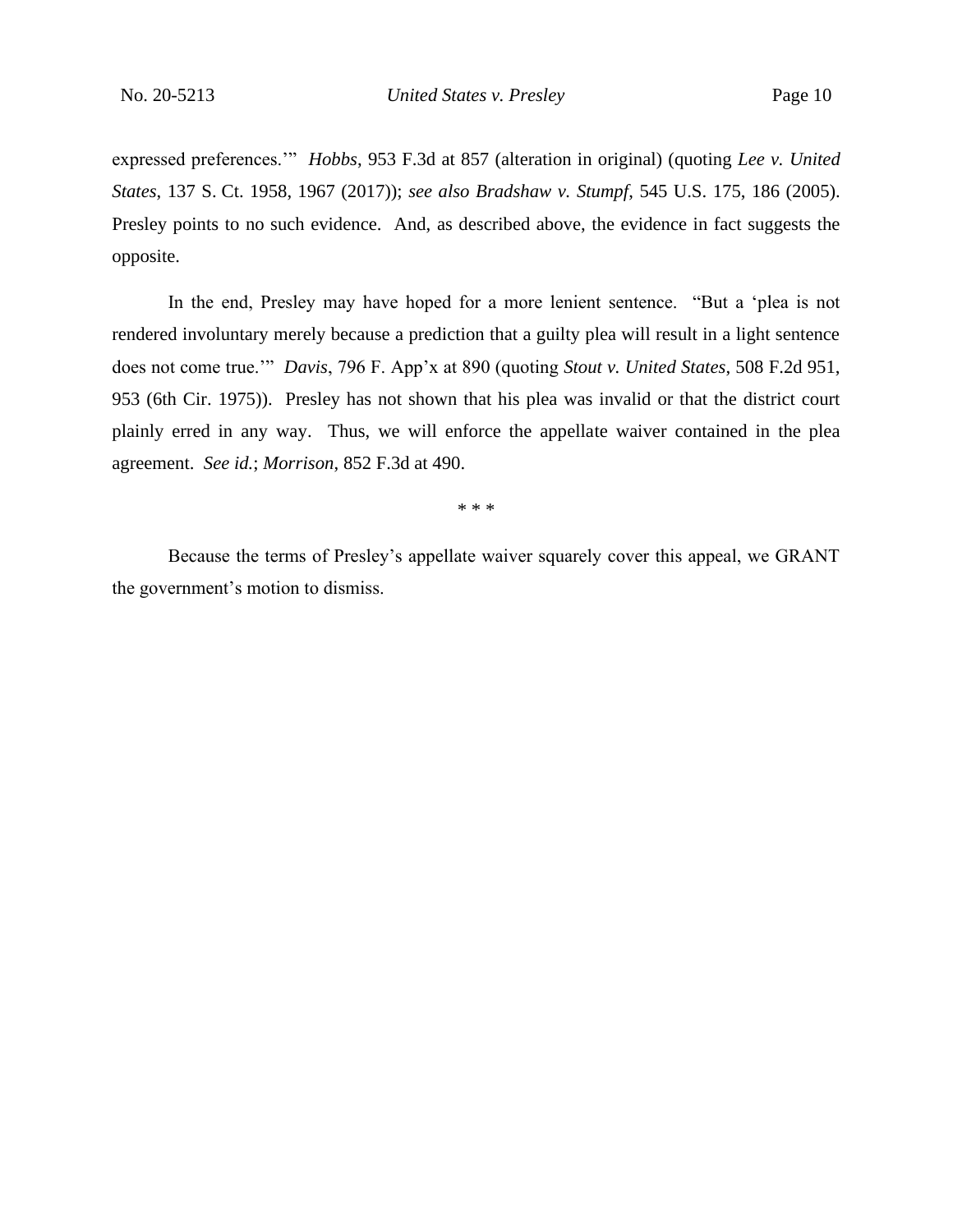## **CONCURRING IN THE JUDGMENT** \_\_\_\_\_\_\_\_\_\_\_\_\_\_\_\_\_\_\_\_\_\_\_\_\_\_\_\_\_\_\_\_\_\_\_\_\_\_

\_\_\_\_\_\_\_\_\_\_\_\_\_\_\_\_\_\_\_\_\_\_\_\_\_\_\_\_\_\_\_\_\_\_\_\_\_\_

KAREN NELSON MOORE, Circuit Judge, concurring in the judgment. I concur in the majority's ultimate determination that we should enforce the appellate waiver contained in Presley's plea agreement and grant the government's motion to dismiss. I write separately, however, because I do not agree with all of the majority's analysis of Presley's claim that his appellate waiver is invalid. The majority construes Presley's claim to be a constitutional argument that his plea was not knowing and voluntary and thus his appellate waiver should not be enforced. Maj. Op. at 4–5. But because Presley argues that the district court improperly modified the terms of his plea agreement, I believe his claim falls under the category of alleging a violation of Federal Rule of Criminal Procedure 11 and analyze it accordingly.

Presley contends that the district court improperly modified the stipulations contained in the plea agreement and thus nullified the plea agreement and its appellate waiver. Appellant's Br. at 8, 11–12. We have held that when a district court modifies or rewrites a plea agreement, it has violated Rule 11 and breached the plea agreement, rendering the agreement null and void. *United States v. Skidmore*, 998 F.2d. 372, 375–76 (6th Cir. 1993); *United States v. Hodge*, 306 F. App'x 910, 914–15 (6th Cir. 2009). Presley's contention falls squarely in the category of a Rule 11 claim. But because Presley never objected that the district court violated the plea agreement by adding additional sentencing enhancements that the plea agreement foreclosed, we must review his claim for plain error. For us to conclude that Presley's appellate waiver is invalid, Presley must demonstrate that (1) the district court erred, (2) the error was plain, (3) the error affects Presley's substantial rights, and (4) the error "seriously affect[s] the fairness, integrity or public reputation of judicial proceedings." *United States v. Olano*, 507 U.S. 725, 732–34, 736 (1993) (alteration in original) (quoting *United States v. Atkinson*, 297 U.S. 157, 160 (1936)). The third element requires Presley to "show a reasonable probability that, but for the error, he would not have entered the plea." *United States v. Dominguez Benitez*, 542 U.S. 74, 83 (2004). Presley cannot meet this burden.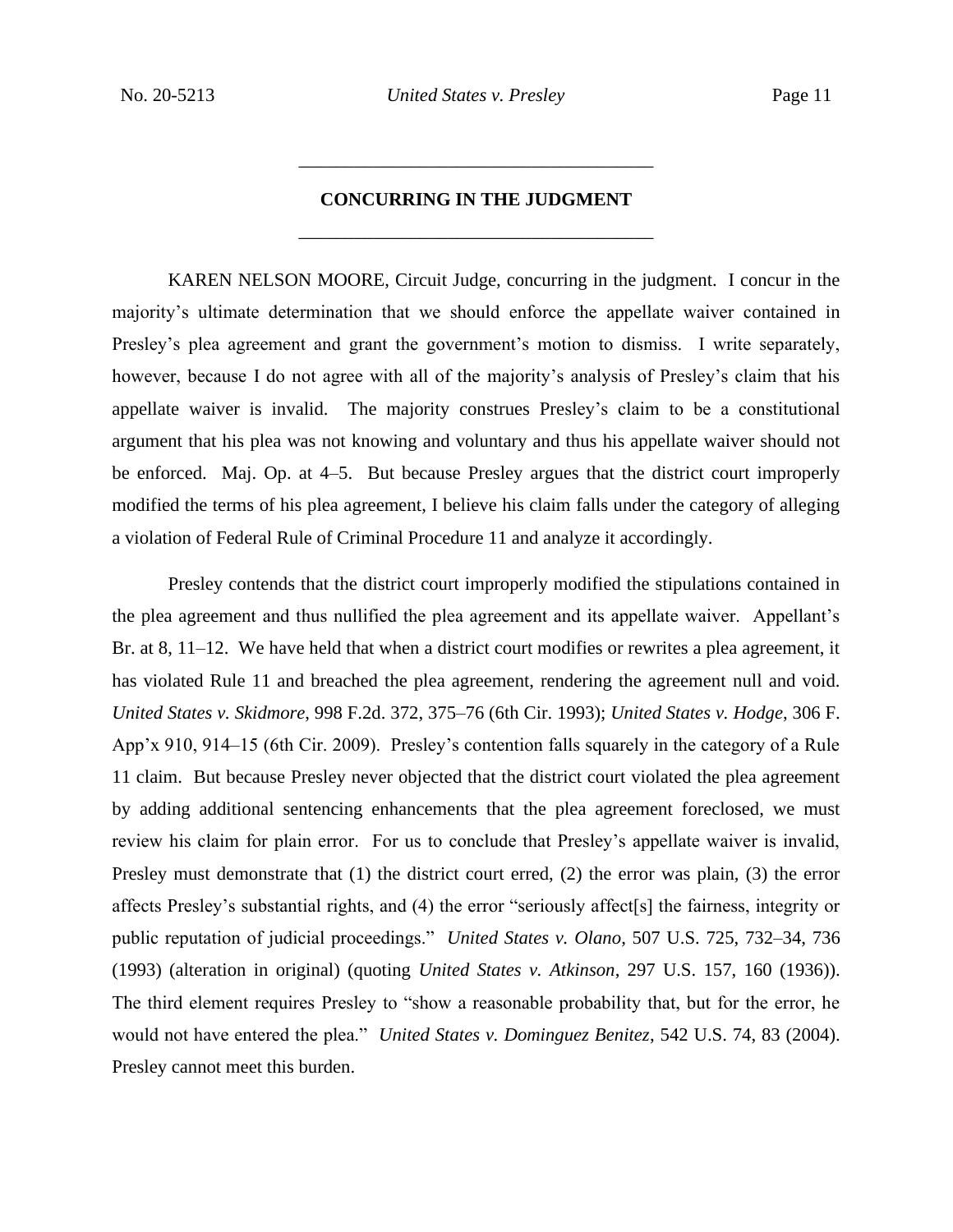Pursuant to Rule  $11(c)(1)(C)$ , the parties agreed that three separate provisions of the U.S. Sentencing Guidelines Manual ("U.S.S.G.") would apply to Presley's first count. R. 126 (Plea Agreement at 2–3) (Page ID #215–16); *see* Fed. R. Crim. P. 11(c)(1)(C) (authorizing the parties to agree that "a particular provision of the Sentencing Guidelines . . . or sentencing factor does or does not apply"). Specifically, the parties agreed that Presley's base offense level and specific offense characteristics would be calculated under U.S.S.G. § 2B2.1 and that his base offense level would be twelve, with two levels added because the offense involved more than minimal planning and another two levels added because of the amount of loss involved in the offense. R. 126 (Plea Agreement at 2–3) (Page ID #215–16). The district court accepted the plea agreement and these stipulations. *See* R. 235 (Sentencing Hr'g Tr. at 35–36) (Page ID #1160– 61). Additionally, during sentencing, the district court added two more specific offense characteristics under § 2B2.1 and two other enhancements found in Chapter Three of the Guidelines. *Id*. at 26 (Page ID #1151); *see also* R. 183 (PSR at 12–16) (Page ID #947–51). And the district court did not uniformly apply the accepted loss-amount stipulation to each subcount under the relevant count. R. 183 (PSR at 12–16) (Page ID #947–51). In essence, Presley's contention is that once the district court accepted the plea agreement, it was bound to apply only the stipulated base offense level and specific offense characteristics; therefore, by adding additional enhancements the district court modified, and thus breached, the plea agreement.

"Plea agreements are contractual in nature. In interpreting and enforcing them, we are to use traditional principles of contract law." *United States v. Robison*, 924 F.2d 612, 613 (6th Cir. 1991). We interpret a plea agreement "as a reasonable person would interpret the written words." *United States v. Ykema*, 887 F.2d 697, 699 (6th Cir. 1989). And we construe any ambiguities in the plea agreement against the government. *United States v. Fitch*, 282 F.3d 364, 367 (6th Cir. 2002). "[O]nce the district court accepts the plea agreement, it is bound by the bargain." *United States v. Mandell*, 905 F.2d 970, 972 (6th Cir. 1990). The question for us to resolve is whether a reasonable person would understand that the plea agreement prohibited the district court from adding any additional enhancements under § 2B2.1 or Chapter Three of the Guidelines.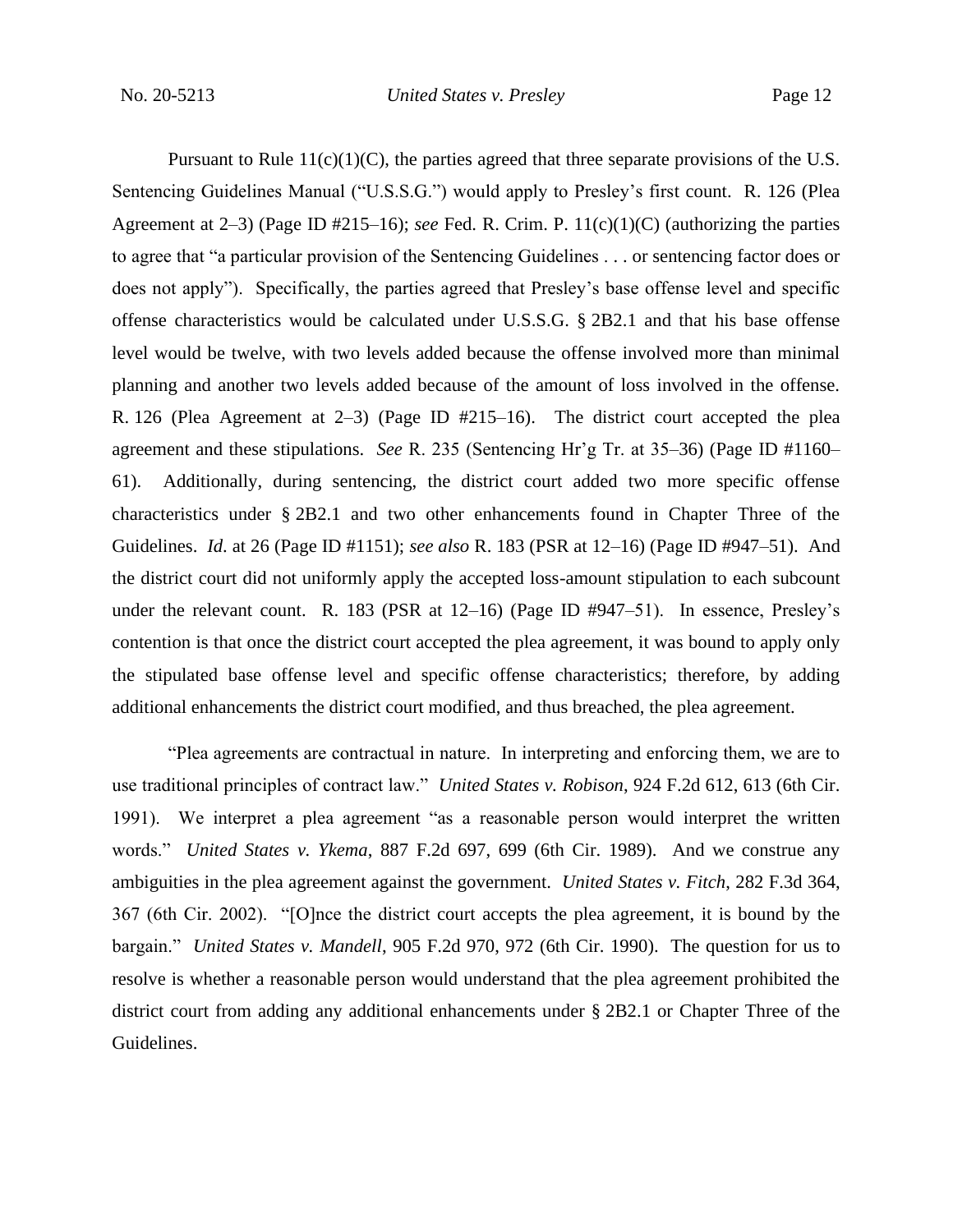We start with the additional enhancements that the district court added under Chapter Three of the Guidelines. The plea agreement clearly stipulates the base offense level for Presley's first count under  $\S 2B2.1$  and two corresponding specific offense characteristics. However, it does not contain any agreement concerning whether Chapter Three enhancements do or do not apply to Presley's offense conduct under his first count. "Absent such a promise . . . the District Court could [not] have violated the agreement by deeming [Chapter Three enhancements] applicable (or inapplicable)." *United States v. Dahmen*, 675 F.3d 244, 249 (3d Cir. 2012); *see also United States v. Noriega*, 760 F.3d 908, 912 (8th Cir. 2014) (concluding that a plea agreement was not breached when additional adjustments under Chapter Three were applied because the parties "only stipulated to [the defendant's] base offense level under Chapter Two of the Guidelines" and "did not address possible adjustments" (alteration in original) (quoting *United States v. Leach*, 491 F.3d 858, 864 (8th Cir. 2007))). Thus, the district court did not plainly err in applying the Chapter Three enhancements.

It is a much closer question whether the stipulations precluded the district court from applying any further specific offense characteristics under § 2B2.1. On the one hand, the plea agreement did not specifically state that the agreed-upon base offense level and specific offense characteristics were the only § 2B2.1 provisions applicable to Presley's first count. On the other hand, courts have indicated that when parties stipulate a base offense level and corresponding specific offense characteristics, the "defendant has solidified where he will start in Chapter Two of the guidelines" even if "he has not protected himself against adjustments in [other chapters]." *United States v. Martinez-Noriega*, 418 F.3d 809, 813 (8th Cir. 2005); *see also Noriega*, 760 F.3d at 911–12; U.S.S.G. § 1B1.1(a)(2) (instructing that a sentence and guidelines range should be determined by eight sequential steps and that step two consists of "[d]etermin[ing] the base offense level and apply[ing] any appropriate specific offense characteristics . . . contained in the particular guideline in Chapter Two"). Thus, a reasonable person could construe the stipulations as setting the applicable § 2B2.1 base offense level and specific offense characteristics and that no other enhancements under Chapter Two were applicable. Ordinarily, we would construe such an ambiguity in favor of the defendant. But because we must review the district court's actions for plain error, Presley cannot prevail. "Even were we to find the plea agreement in . . . [this] case ambiguous, ambiguity—by definition—cannot be so obvious as to constitute 'plain error.'"